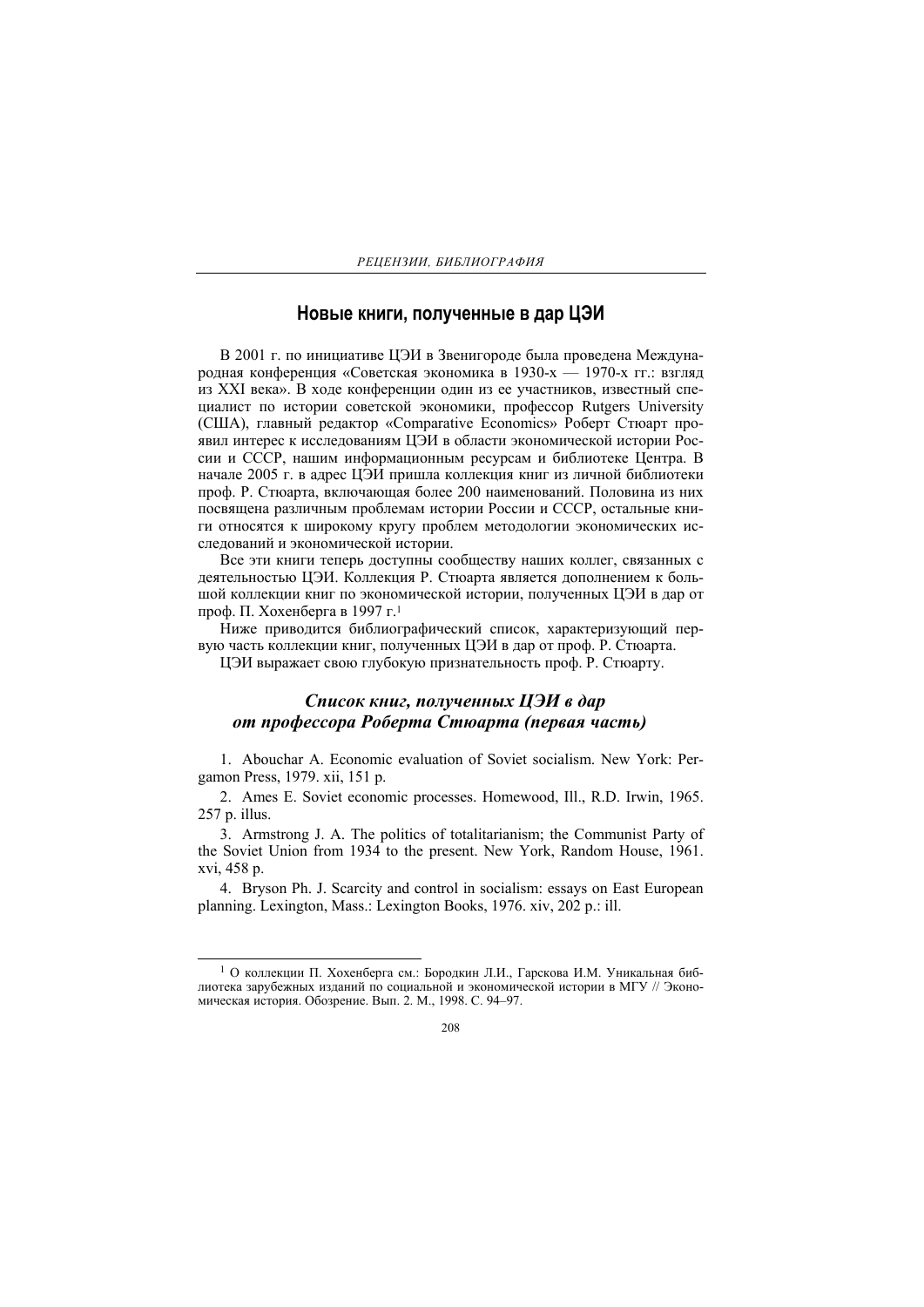5. Campbell R. W. Accounting in Soviet planning and management. Cambridge, Harvard University Press, 1963. 315 p.

6. Clark M. G. The economics of Soviet steel. Cambridge, Harvard University Press, 1956.xiv, 400 p. map, diagrs., tables.

7. Comparisons of the United States and Soviet economies; papers submitted by panelists appearing before the Subcommittee on Economic Statistics. Washington, U.S. Govt. Print. Off., 1959. 3 pts. (xii, 616p.) maps, diagrs., tables.

8. Davies R.W. The Industrialization of Soviet Russia. Vol. 1: The Socialist Offensive: The Collectivization of Soviet agriculture, 1929–1930. Harvard University Press. Cambridge, MA. 1980. 491 p.

9. Davies R.W. The industrialization of Soviet Russia. Vol. 3: The Soviet economy in turmoil, 1929-1930. Harvard University Press. Cambridge, MA. 1989. 601 p.

10. Dobb M. H. Soviet economic development since 1917. Rev. and enl. ed. New York, International Publishers, 1967. viii, 515 p. illus.

11. Dyker D. A. The future of the Soviet economic planning system. Armonk, N.Y.: M.E. Sharpe, 1985. 172 p.: ill.

12. East European economies post-Helsinki: a compendium of papers submitted to the Joint Economic Committee, Congress of the United States. Washington: U.S. Govt. Print. Off., 1977. xxiv, 1427 p.

13. Economic trends in the Soviet Union. Edited by Abram Bergson and Simon Kuznets. Cambridge, Harvard University Press, 1963. xiv, 392 p. diagrs., tables.

14. Ellman M. Soviet planning today; proposals for an optimally functioning economic system. Cambridge [Eng.] University Press, 1971. xv, 219 p. illus.

15. Fainsod M. How Russia is ruled. Rev. ed. Cambridge, Mass., Harvard University Press, 1963. 684 p. illus.

16. Feiwel G. R. New currents in Soviet–type economies, a reader. Scranton, International Textbook Co., 1968. x, 629 p.

17. Felker J. L. Soviet economic controversies; the emerging marketing concept and changes in planning, 1960–1965. Cambridge, Mass., M.I.T. Press, 1966. x, 172 p.

18. Foundations of Soviet strategy for economic growth; selected Soviet essays, 1924–1930. Edited by N. Spulber, translated by Robert M. Hankin and others. Bloomington, Indiana University Press, 1964. xii, 530 p. diagrs.

19. Fuller W. C. Strategy and power in Russia, 1600–1914. New York: Free Press, 1992.xx, 557 p.: maps.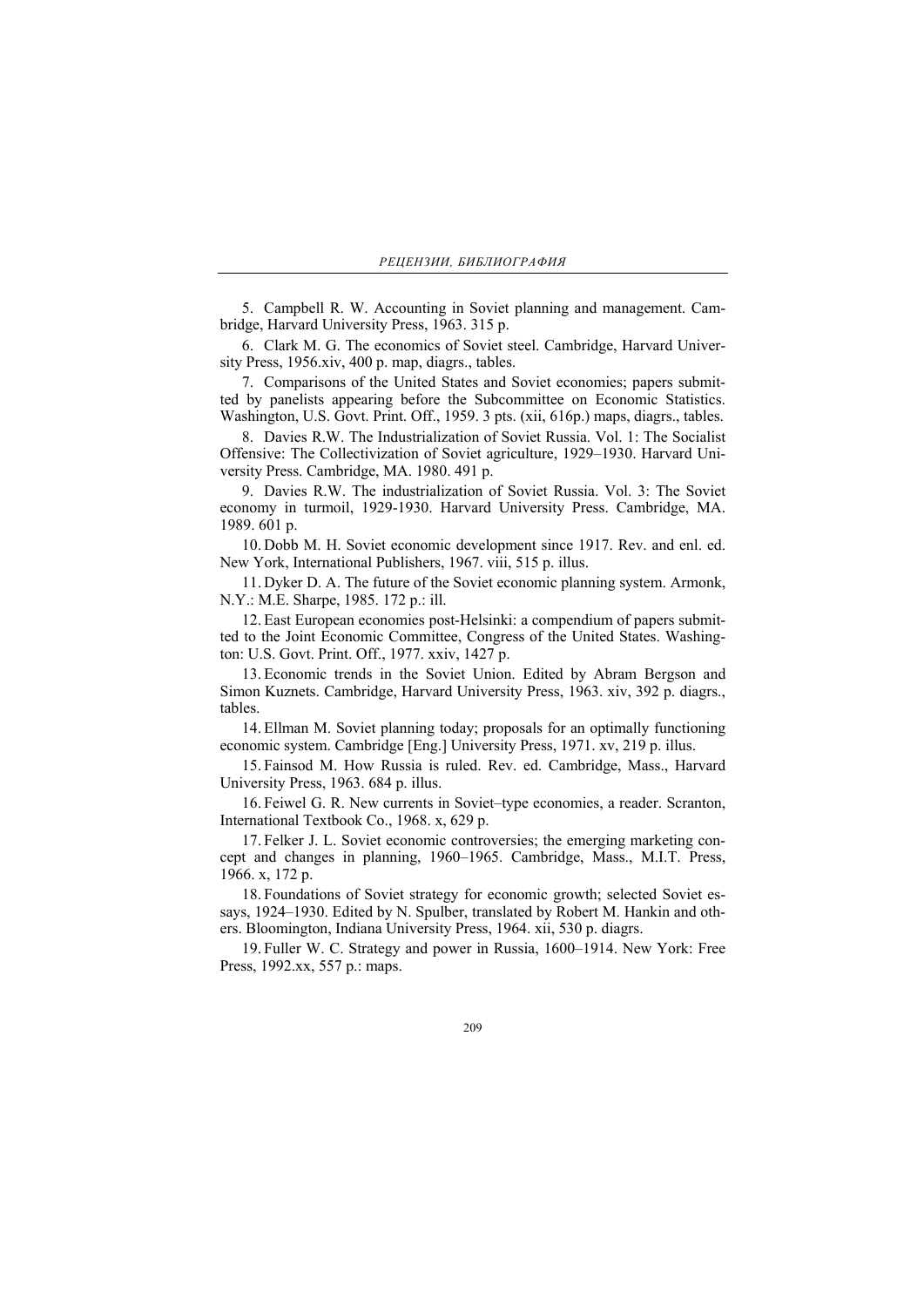20. Galbraith J. K. A journey through economic time: a firsthand view. Boston: Houghton Mifflin, 1994. xiii, 255 p.

21. Gerschenkron A. Economic backwardness in historical perspective, a book of essays. Cambridge, Belknap Press of Harvard University Press, 1962. 456 p.

22. Goldman M. I. Soviet foreign aid. New York, Praeger, 1967. xiv, 265 p.

23. Goldman M. I. The Soviet economy: myth and reality. Englewood Cliffs, N.J., Prentice–Hall, 1968. xiii, 176 p.

24. Gorbachev's revolution: economic pressures and defence realities. Edited by Ch. Donnelly. Coulsdon, Surrey: Jane's Information Group, 1989. ix, 263 p.: ill.

25. Green D. W., Higgins Ch. I. SOVMOD I: a macroeconometric model of the Soviet Union. New York: Issued by Crane, Russak for the Strategic Studies Center of the Stanford Research Institute: distributed by Academic Press, 1977. xxii, 312 p.

26. Gregory P. R., Stuart R. C. Soviet economic structure and performance. New York, Harper & Row, 1974. xii, 478 p. illus.

27. Hazard J. N. The Soviet system of government. Rev. ed. Chicago, University of Chicago Press, 1962. xiii, 264 p.

28. Hewett E. A. Reforming the Soviet economy: equality versus efficiency. Washington, D.C.: Brookings Institution, 1988. xi, 404 p.: ill.

29. Holzman F. D. Soviet taxation; the fiscal and monetary problems of a planned economy. Cambridge, Harvard University Press, 1962. xix, 376 p. tables.

30. Hunter H. Soviet transportation policy. Cambridge, Harvard University Press, 1957. xxiii, 416 p. fold. map, diagrs., tables.

31. Kassof A. The Soviet youth program; regimentation and rebellion. Cambridge, Mass., Harvard University Press, 1965. 206 p.

32. Katsenelinboigen A. Soviet economic thought and political power in the USSR. New York: Pergamon Press, 1980. xiiv, 213 p.

33. Kelly W. J., Shaffer H. L., and Thompson J. K. Energy research and development in the USSR: preparations for the twenty-first century. Durham N.C.: Duke University Press, 1986. xvi, 417, 4 p. of plates: ill.

34. Koenker D. Moscow workers and the 1917 Revolution. Princeton, N.J.: Princeton University Press, c1981. xiv, 420 p.: ill.

35. Law and economic development in the Soviet Union. Edited by P. B. Maggs, G. B. Smith, and G. Ginsburgs. Boulder, Colo.: Westview Press, 1982. xi, 293 p.

36. Leeman W. A. Capitalism, market socialism, and central planning; readings in comparative economic systems. Boston, Houghton Mifflin, 1963. 372 p.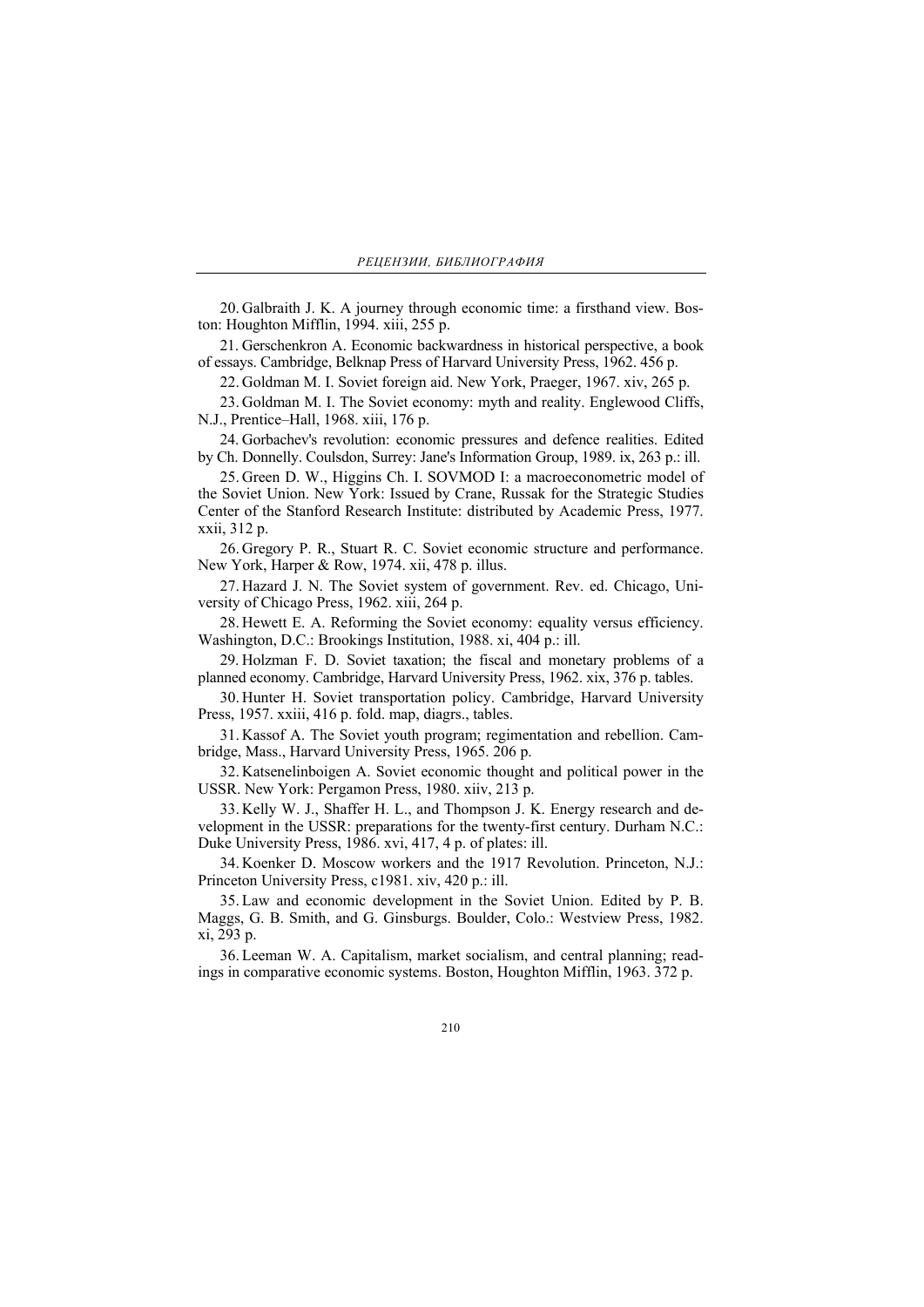37. Lewin M. Russian peasants and Soviet power: a study of collectivization. Translated from the French by Irene Nove with the assistance of John Biggart; with a preface by A. Nove. The French original Paysannerie et le pouvoir sovietique, 1928–1930. London, Allen & Unwin, 1968. 3–539 p.

38. Monkiewicz J., Maciejewicz J. Technology export from the socialist countries. Boulder, Colo.: Westview Press, 1986. x, 170 p.

39. Moorsteen R., Powell R. P.The Soviet capital stock, 1928–1962, Homewood, Ill., R. D. Irwin, 1966. xxiii, 671 p. illus.

40. New directions in the Soviet economy; studies prepared for the Subcommittee on Foreign Economic Policy, Congress of the United States. Washington, U.S. Govt. Print. Off. 1966. 4 v. in 5 (xiii, 1093 p.) illus., maps.

41. New trends in Soviet economics. Edited by M. Cave, A. McAuley, and J. Thorton; translated by M. Cave. 1st U.S. edition. Armonk, New York: M.E. Sharpe, 1982. x, 413 p.: ill.

42. Nove A. An economic history of the U.S.S.R. Repr. with revisions. Harmondsworth, Middlesex, England ; New York, N.Y., U.S.A.: Penguin Books, 1982. 429 p.

43. Nove A. Economic rationality and Soviet politics; or, Was Stalin really necessary? New York, Praeger, 1964. 316 p.

44. Nove A. The Soviet economy; an introduction. 2d rev. ed. New York, F. A. Praeger, 1969. xiii, 373 p.

45. Nove A., Newth J. A. The Soviet Middle East; a communist model for development. New York, Praeger, 1967. 160 p. maps. (part fold.)

46. Osborn R. J. Soviet social policies: welfare, equality, and community. Homewood, Ill., Dorsey Press, 1970. x, 294 p. illus.

47. Pallot J., Shaw D. J. B. Planning in the Soviet Union. Athens: University of Georgia Press, 1981. 303 p.: ill.

48. Pipes R. The formation of the Soviet Union; Communism and nationalism, 1917–1923. Rev. ed. Cambridge, Harvard University Press, 1964. xii, 365 p. illus., maps, ports.

49. Preobrazhenskii E. A. The crisis of Soviet industrialization: selected essays. Edited and with an introd. by D. A. Filtzer. White Plains, N.Y.: M. E. Sharpe, 1979. liii, 241 p.

50. Prospects for Soviet society. Edited by A. Kassof. New York, Published for the Council on Foreign Relations by Praeger, 1968. x, 586 p.

51. Pushkarev S. G. The emergence of modern Russia, 1801–1917. Translated by R. H. McNeal and T. Yedlin. New York, Holt, Rinehart and Winston, 1963. 512 p. illus.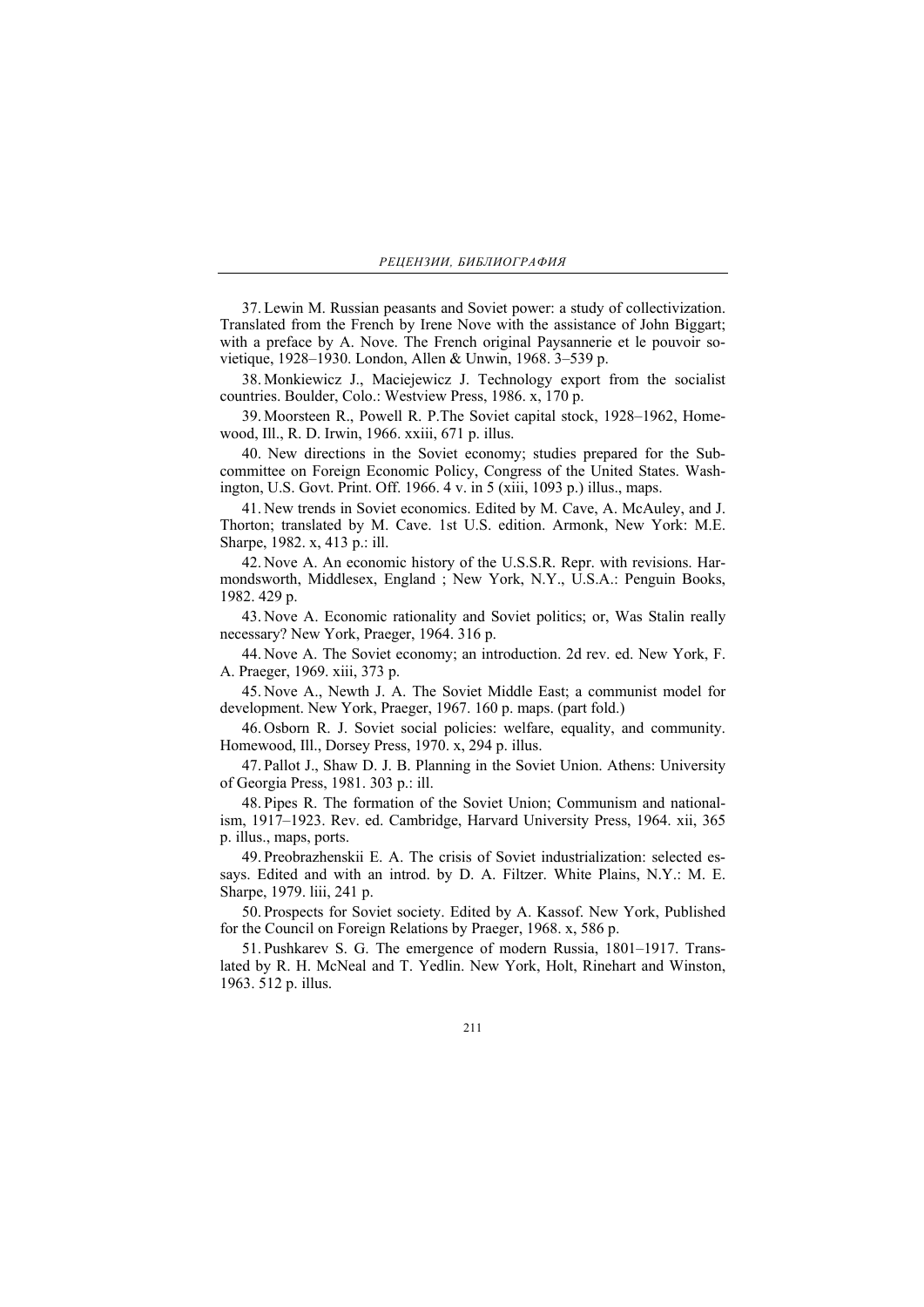52.Reshetar J. S. The Soviet polity: government and politics in the USSR. 3rd ed. New York: Harper & Row, 1989. x, 417 p.

53.Rigby T. H. Communist Party membership in the U.S.S.R., 1917–1967. Princeton, N.J., Princeton University Press, 1968. xvii, 573 p.

54.Robinson G. T. Rural Russia under the old régime; a history of the landlord-peasant world and a prologue to the peasant revolution of 1917. New York, Macmillan Co., 1967. ix, 342 p. maps.

55. Schwartz H. Russia's Soviet economy. 2d ed. New York, Prentice–Hall, 1961. xx, 682 p. illus., maps.

56. Seton-Watson H. The Russian empire, 1801–1917. Oxford, England: Clarendon Press; New York: Oxford University Press, 1990. xx, 813 p.: maps.

57. Soviet economy in a new perspective: a compendium of papers submitted to the Joint Economic Committee, Congress of the United States. Washington: U.S. Govt. Print. Off., 1976. xxxix, 821 p.: ill.

58. Soviet economy in a time of change: a compendium of papers submitted to the joint Economic Committee, Congress of the United States. Washington: U.S. Govt. Print. Off., 1979. v.: ill.

59. Soviet economy in the 1980's: problems and prospects: selected papers submitted to the Joint Economic Committee, Congress of the United States. Washington: U.S. G.P.O.: For sale by the Supt. of Docs., U.S. G.P.O., 1983. 2 v.: ill.

60. Spector I. An introduction to Russian history and culture. 3d ed. Princeton, N.J., Van Nostrand, 1961. 506 p. illus.

61. Spulber N. Socialist management & planning; topics in comparative socialist economics. Bloomington, Indiana University Press, 1971. xviii, 235 p.

62. Spulber N. Soviet strategy for economic growth. Bloomington, Indiana University Press, 1964. 175 p. 21 cm.

63. Spulber N. The Soviet economy; structure, principles, problems. Rev. ed. New York, W. W. Norton, 1969. xiv, 329 p.

64. Stuart R. C. The collective farm in Soviet agriculture. Lexington, Mass., Lexington Books 1972. xx, 254 p. illus.

65. Surveys of economic theory. Prepared for the American Economic Association and the Royal Economic Society. London, Macmillan; New York, St Martin's Press, 1966. v 1. Money, interest welfare. illus.

66. Surveys of economic theory. Prepared for the American Economic Association and the Royal Economic Society. London, Macmillan; New York, St Martin's Press, 1966. v 3. Resourse allocation. illus.